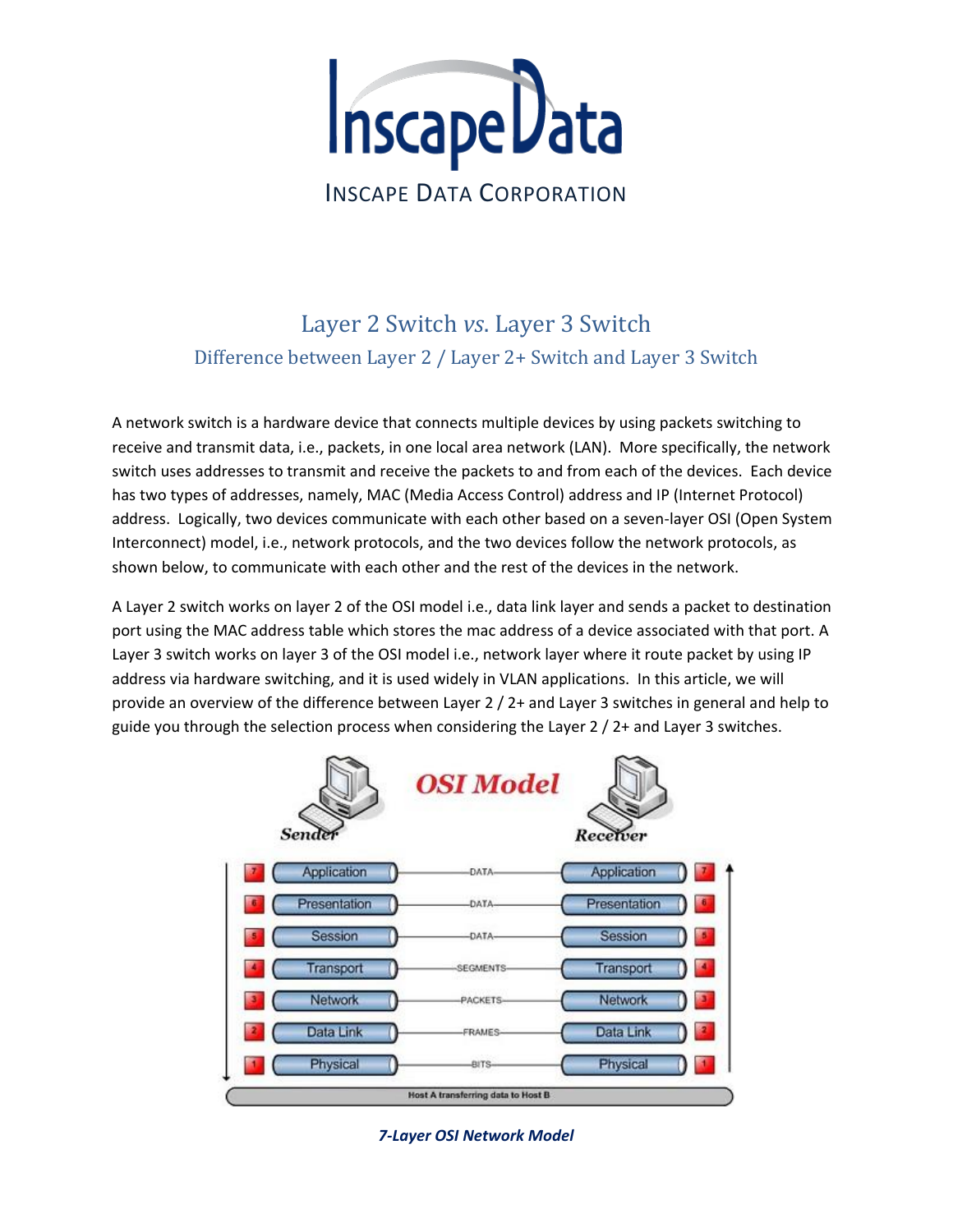## What Is Layer 2 and Layer 2+ Switch?

A Layer 2 switch link devices together by switching the packets sent and received in the network, which means they operate using devices' MAC addresses to redirect the data packets from the source port to the destination port. It does that by maintaining a MAC address table to remember which ports have which MAC addresses assigned, as demonstrated in the diagram below. A MAC address operates within the Layer 2 of the OSI reference model. A MAC address differentiates one device from another with each device being assigned a unique MAC address. It utilizes hardware-based switching techniques to manage traffic in a LAN (Local Area Network). As switching occurs at Layer 2, the process is quite faster because all it does is sorting MAC addresses at a physical layer. In simple terms, a Layer 2 switch acts as a bridge between multiple devices. The Layer 2+ switch adds some Layer 3 features, i.e., VLAN. For example: DHCP snooping, ACL rule according to IP address, and the Layer 2+ is capable of doing some routing using static routes between VLANs.



### What Is Layer 3 Switch?

Unlike Layer 2 switches, Layer 3 does routing using IP addresses, and the routing table is implemented by ASIC's (Application Specific Integrated Circuits). Layer 2 switches were not able to route data packets at layer 3. As a result, the Layer 3 switch performs much faster in routing compared to the Layer 2 switch with the specialized hardware in routing data packets, as demonstrated in the diagram. Layer 3 switches have fast switching capabilities and they have higher port density. They are significant upgrades over the traditional routers to provide better performance and the main advantage of using Layer 3 switches is that they can route data packets without making extra network hops, thus making it faster than routers. However, they lack some added functionalities of a true router. Layer 3 switches are commonly used in large scale enterprises. Generally speaking, a Layer 3 switch is nothing but a highspeed router but without WAN connectivity.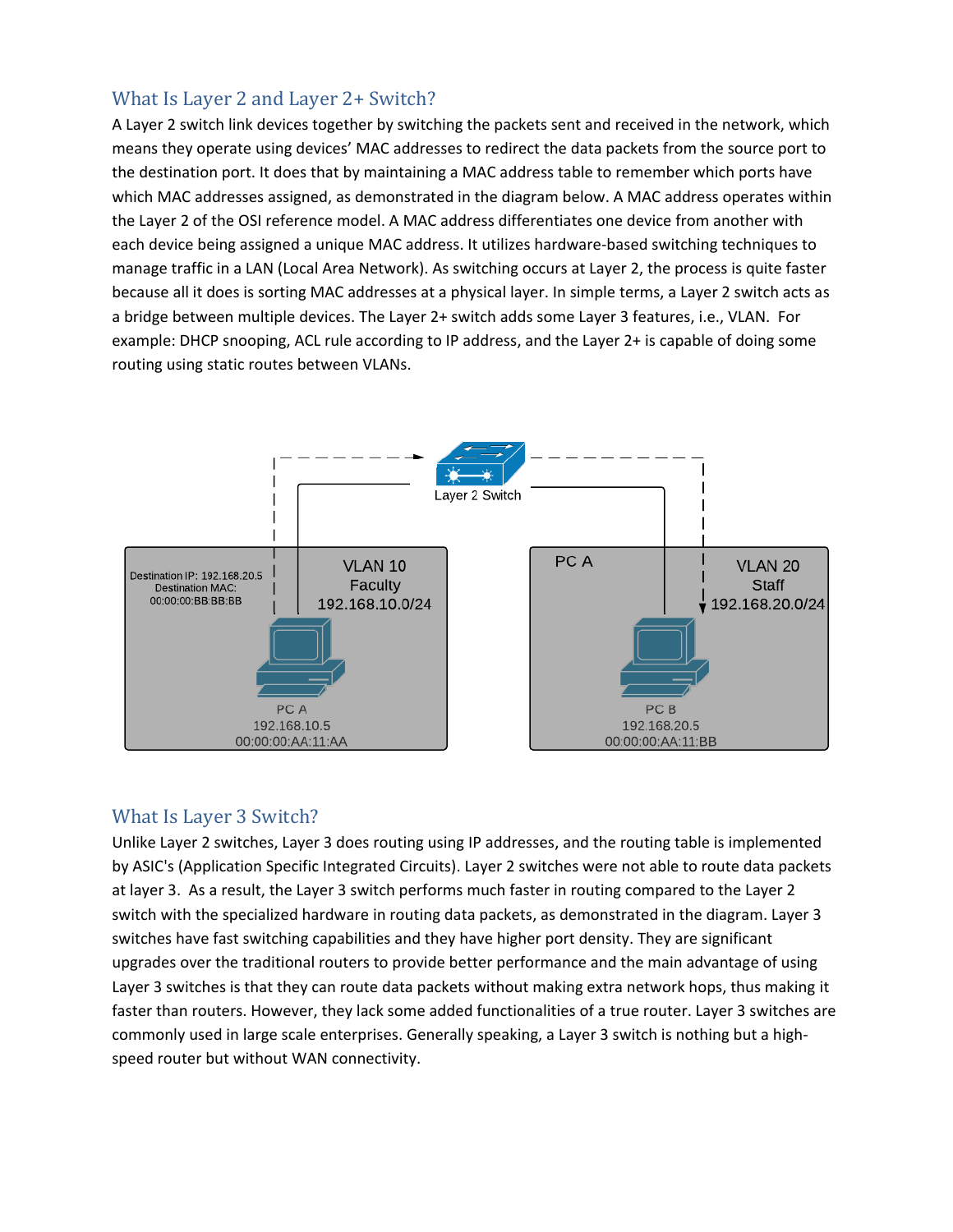

# **Layer 2 / 2+** *vs.* **Layer 3 Switch**

The main difference between Layer 2 and Layer 3 is the switching and routing function. A Layer 2 switch works with MAC addresses only and does not care about IP addresses or any items of higher layers. But, a Layer 3 switch, or multilayer switch, can do all the job that a Layer 2 switch does. The Layer 3 switch can do static routing and or dynamic routing. That means, a Layer 3 switch has both MAC address table and IP routing table, and it can handle intra-VLAN communication and packets routing between different VLANs as well. A switch that adds only static routing is known as a Layer 2+ or Layer 3. Other than routing packets, Layer 3 switches also include some functions that require the ability to understand the IP address information of data entering the switch, such as tagging VLAN traffic based on IP address instead of manually configuring a port. In general, the Layer 3 switches are more powerful than the Layer 2 / 2+ switches.

When considering between Layer 2 and Layer 3 switches, you should look into where it will be used. If you only have a Layer 2 domain, you can go for Layer 2 switch. A pure Layer 2 domain is where the hosts are connected, so a Layer 2 switch will work fine there. This is usually called media access layer in a network topology. If you need the switch to aggregate multiple access switches and do inter-VLAN routing, then a Layer 3 switch is needed. The following diagram and table help and guide you through the comparison and selection process when you considering the Layer 2 / 2+ and Layer 3 switches.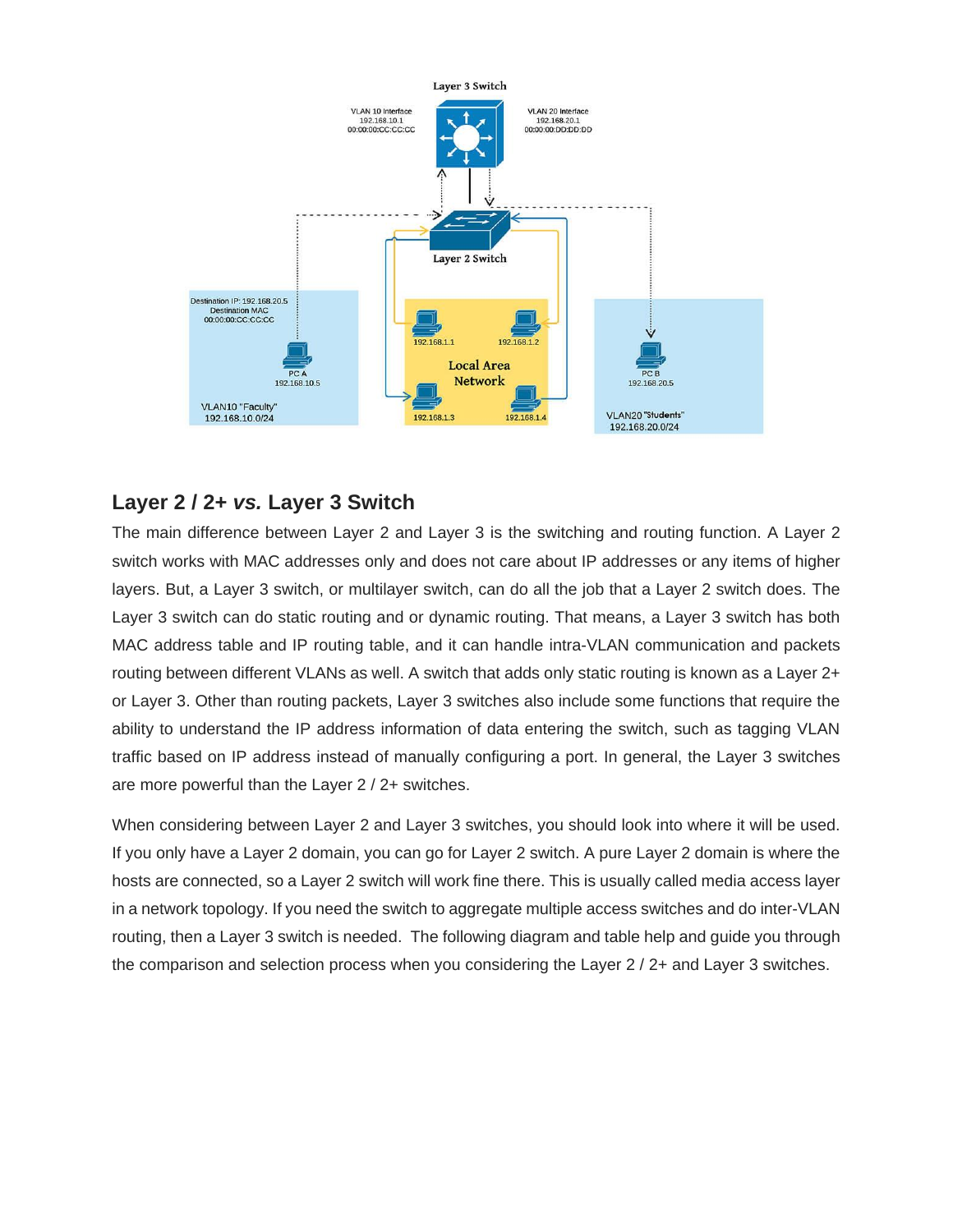# **Selection Guides**



**Layer 2 / 2+ and Layer 3 Comparison Table**

| Item                                           | Layer 2<br>Switch | Layer $2+$<br>Switch | Layer 3 Switch                      |
|------------------------------------------------|-------------------|----------------------|-------------------------------------|
| <b>Switching Function</b>                      | MAC address       | MAC address          | IP address switching by<br>hardware |
| 802.1x, ACL, DHCP Snooping Security<br>Feature | No                | Yes                  | Yes                                 |
| Spanning Tree Bridging Feature                 | Yes               | Yes                  | Yes                                 |
| <b>VLAN Tagging Based on IP Address</b>        | N <sub>0</sub>    | <b>Yes</b>           | Yes                                 |
| Inter-VLAN                                     | No                | Yes                  | Yes                                 |